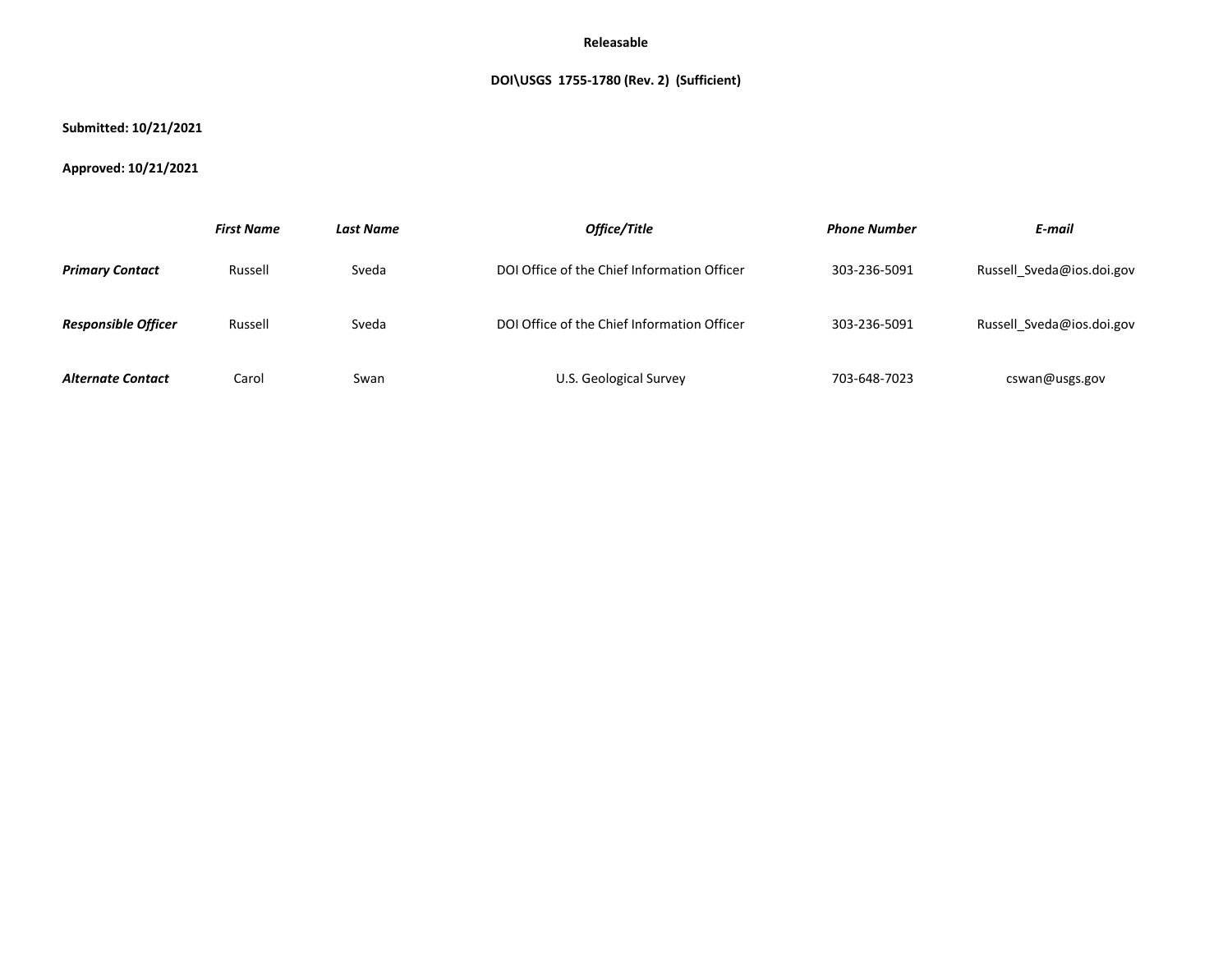| <b>Serial Number</b> | <b>System Name</b> | <b>Center</b><br>Lower<br><b>Frequency</b><br>(MHz) | Upper<br><b>Frequency</b><br>(MHz) | <b>Emission</b><br><b>Bandwidth</b><br>(MHz) | <b>Receiver</b><br><b>Bandwidth</b><br>(MHz) | <b>System Use</b><br><b>Type Name</b> | <b>Operation</b><br>Area | <b>Transmitter</b><br><b>State</b> | <b>Transmitter</b><br>Latitude | <b>Transmitter</b><br>Longitude | Receiver<br><b>State</b> | Receiver<br>Latitude | Receiver<br>Longitude | <b>Frequency</b><br>Remarks | <b>Geographic Location associated</b><br>with Timeline (AAO in this column<br>indicates the timeline is associated<br>with the geographic location<br>defined by the Authorized Area of<br><b>Operation in the frequency</b> | <b>Sharing Type</b><br>(Indefinite,<br>Temporary i.e.<br>Coordinated, or<br>None) | Temporary<br>(Months After<br>1/31/2015 | Indefinite<br><b>Sharing Timeline   Sharing Timeline</b><br>(Months After<br>1/31/2015 | Vacate<br><b>Assignment</b><br><b>Timeline</b><br>(Months After<br>1/31/2015 |
|----------------------|--------------------|-----------------------------------------------------|------------------------------------|----------------------------------------------|----------------------------------------------|---------------------------------------|--------------------------|------------------------------------|--------------------------------|---------------------------------|--------------------------|----------------------|-----------------------|-----------------------------|------------------------------------------------------------------------------------------------------------------------------------------------------------------------------------------------------------------------------|-----------------------------------------------------------------------------------|-----------------------------------------|----------------------------------------------------------------------------------------|------------------------------------------------------------------------------|
| 1076513              | <b>EHZ SEIS</b>    | 1779                                                |                                    | - 5                                          | 8                                            | Microwave                             | Microwave<br>Link        | CA                                 | 382054N                        | 1223441W                        | CA                       | 375527N              | 1223548W              | 8 GHz                       | Sonoma Mtn, CA to Mt Tamalpais,<br>CA                                                                                                                                                                                        | None                                                                              |                                         |                                                                                        | 36                                                                           |
| 1076515              | <b>EHZ SEIS</b>    | 1763                                                |                                    |                                              | -8                                           | Microwave                             | Microwave<br>Link        | CA                                 | 375527N                        | 1223548W                        | CA                       | 375302N              | 1221322W              | 8 GHz                       | Mt Tamalpais, CA to Vollmer Pk, CA                                                                                                                                                                                           | None                                                                              |                                         |                                                                                        | 36                                                                           |
| 1076521              | <b>EHZ SEIS</b>    | 1763                                                |                                    | - 5                                          | -8                                           | Microwave                             | Microwave<br>Link        | CA                                 | 370649N                        | 1215010W                        | CA                       | 372720N              | 1221022W              | 8 GHz                       | Crystal Pk, CA to Menlo Park, CA                                                                                                                                                                                             | None                                                                              |                                         |                                                                                        | 36                                                                           |
| 1076523              | <b>EHZ SEIS</b>    | 1779                                                |                                    | -5                                           | -8                                           | Microwave                             | Microwave<br>Link        | CA                                 | 364537N                        | 1212928W                        | CA                       | 370649N              | 1215010W              | 8 GHz                       | Fremont Pk, CA to Crystal Pk, CA                                                                                                                                                                                             | None                                                                              |                                         |                                                                                        | 36                                                                           |
| 1076525              | <b>EHZ SEIS</b>    | 1760                                                |                                    |                                              | 8                                            | Microwave                             | Microwave<br>Link        | CA                                 | 355700N                        | 1205957W                        | CA                       | 364537N              | 1212928W              | 8 GHz                       | Williams Hill, CA to Fremont Peak,<br>CA.                                                                                                                                                                                    | None                                                                              |                                         |                                                                                        | 36                                                                           |
| 1076594              | <b>EHZ SEIS</b>    | 1760                                                |                                    |                                              | -8                                           | Microwave                             | Microwave<br>Link        | CA                                 | 384552N                        | 1225042W                        | CA                       | 382054N              | 1223441W              | 8 GHz                       | Geyser Peak, CA to Sonoma Mtn, CA                                                                                                                                                                                            | None                                                                              |                                         |                                                                                        | 36                                                                           |
| 1096507              | <b>EHZ SEIS</b>    | 1779                                                |                                    | - 5                                          | -8                                           | Microwave                             | Microwave<br>Link        | CA                                 | 355207N                        | 1202852W                        | CA                       | 355700N              | 1205957W              | 8 GHz                       | Hog Canyon, CA to Williams Hill, CA                                                                                                                                                                                          | None                                                                              |                                         |                                                                                        | 36                                                                           |
| 1096509              | <b>EHZ SEIS</b>    | 1763                                                |                                    |                                              | -8                                           | Microwave                             | Microwave<br>Link        | CA                                 | 352337N                        | 1202100W                        | <b>NE</b>                | 355207N              | 1202852W              | 8 GHz                       | Black Mtn, CA to Hog Canyon, CA                                                                                                                                                                                              | None                                                                              |                                         |                                                                                        | 36                                                                           |
| 1096511              | <b>EHZ SEIS</b>    | 1760                                                |                                    | - 5                                          | 8                                            | Microwave                             | Microwave<br>Link        | CA                                 | 334743N                        | 1173633W                        | CA                       | 340810N              | 1180739W              | 8 GHz                       | Pleasants Pk, CA to Pasadena, CA                                                                                                                                                                                             | None                                                                              |                                         |                                                                                        | 36                                                                           |
| 1096515              | <b>EHZ SEIS</b>    | 1760                                                |                                    | - 5                                          | -8                                           | Microwave                             | Microwave<br>Link        | CA                                 | 345257N                        | 1175927W                        | CA                       | 344415N              | 1173339W              | 8 GHz                       | Edwards AFB, CA to Shadow Mtn, CA                                                                                                                                                                                            | None                                                                              |                                         |                                                                                        | 36                                                                           |
| 1106500              | <b>EHZ SEIS</b>    | 1779                                                |                                    | -5                                           | 8                                            | Microwave                             | Microwave<br>Link        | CA                                 | 344415N                        | 1173339W                        | CA                       | 341357N              | 1171405W              | 8 GHz                       | Shadow Mtn, CA to Strawberry Peak,<br>CA                                                                                                                                                                                     | None                                                                              |                                         |                                                                                        | 36                                                                           |
| 1116598              | <b>EHZ SEIS</b>    | 1779                                                |                                    | -5                                           | -8                                           | Microwave                             | Microwave<br>Link        | CA                                 | 340810N                        | 1180739W                        | CA                       | 334743N              | 1173633W              | 8 GHz                       | Pasadena, CA to Pleasants Pk, CA                                                                                                                                                                                             | None                                                                              |                                         |                                                                                        | 36                                                                           |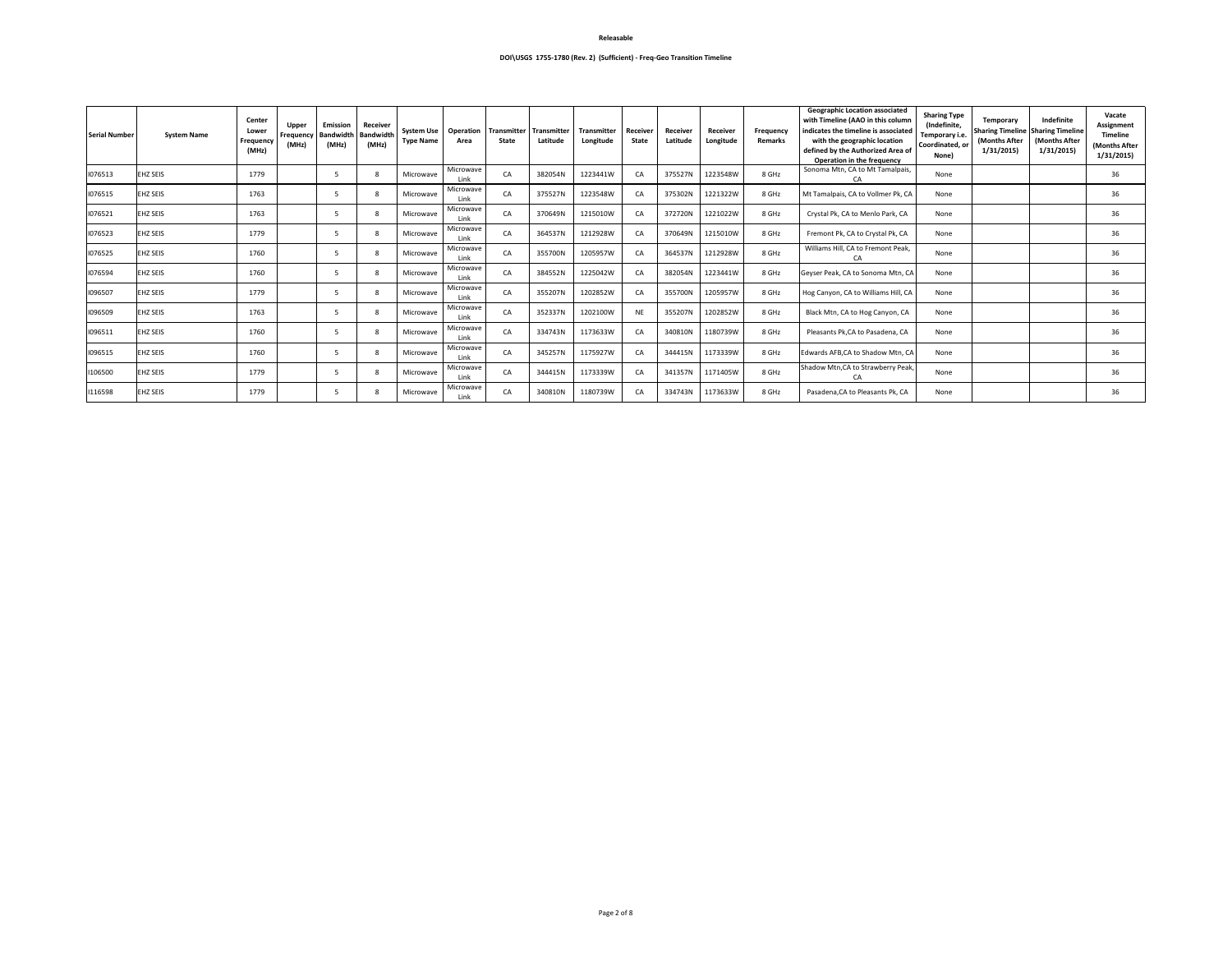## **DOI\USGS 1755-1780 (Rev. 2) (Sufficient) - Funds**

| <b>System Name</b>                                | <b>Total Pre-</b><br><b>Auction Cost</b><br>(\$M) | <b>Funds</b><br>Requested<br><b>Prior to</b><br><b>Auction</b><br>(\$M) | <b>Transition</b><br>Implementation<br>Cost (\$M) | <b>Total Cost</b><br>(\$M) | <b>Begin</b><br><b>Timeline</b><br>(Months)<br>of Funds) | End<br>Expenditure   Expenditure<br><b>Timeline</b><br>(Months)<br>after Receipt after Receipt<br>of Funds) | Expanded<br>Capability<br>Cost (\$M) | <b>Expanded Capability</b><br><b>Description</b> | Expa |
|---------------------------------------------------|---------------------------------------------------|-------------------------------------------------------------------------|---------------------------------------------------|----------------------------|----------------------------------------------------------|-------------------------------------------------------------------------------------------------------------|--------------------------------------|--------------------------------------------------|------|
| <b>EHZ SEIS</b>                                   | 0.0000                                            | 0.0000                                                                  | 28.6680                                           | 28.6680                    |                                                          | 120                                                                                                         |                                      |                                                  |      |
| <b>USGS Spectrum Relocation</b><br>Program Office | 0.0000                                            | 0.0000                                                                  | 7.0120                                            | 7.0120                     |                                                          | 120                                                                                                         |                                      |                                                  |      |
| Total                                             | 0.0000                                            | 0.0000                                                                  | 35.6800                                           | 35.6800                    |                                                          |                                                                                                             | 0.0000                               |                                                  |      |

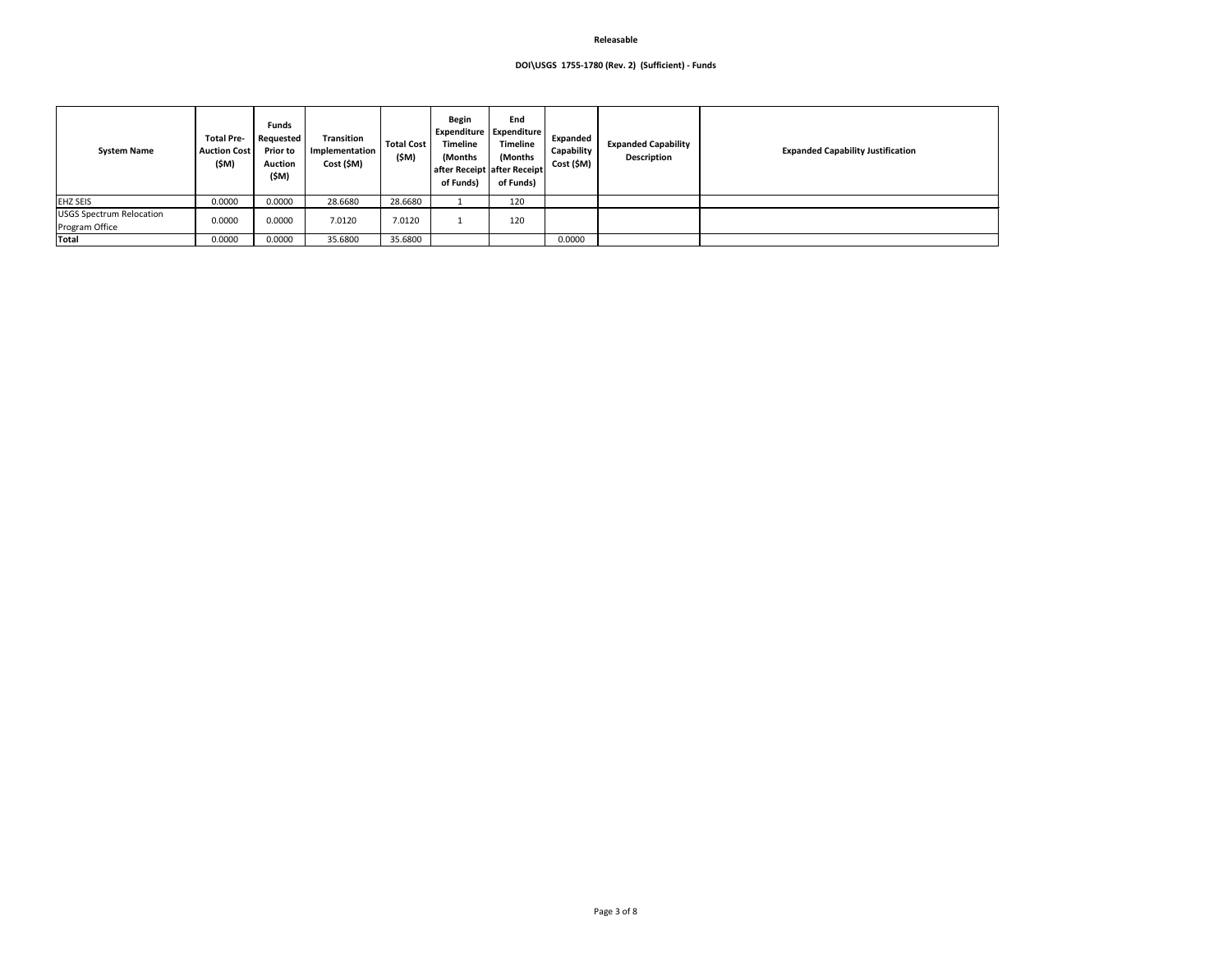# **DOI\USGS 1755-1780 (Rev. 2) (Sufficient) - Interactions**

| <b>Interaction Name</b> | <b>Interaction Description</b>                                                                                                                                  |  |  |  |  |  |  |
|-------------------------|-----------------------------------------------------------------------------------------------------------------------------------------------------------------|--|--|--|--|--|--|
| 11.                     | Alternate frequency assignments will be needed for all eligible assignments listed herein (and their paired duplex channels)                                    |  |  |  |  |  |  |
|                         | Alternate frequency assignments may need Tx power waivers to reach needed system reliability. (mid 2014)                                                        |  |  |  |  |  |  |
| 13.                     | Alternate frequency assignments will be needed for additional stations as described in Tab I and for frequency diversity to reach<br>needed system reliability. |  |  |  |  |  |  |
| 14                      | Temporary assignments will be needed in the 1780-1850 MHz Band for sites that are selected for fast track implementation. (2015)                                |  |  |  |  |  |  |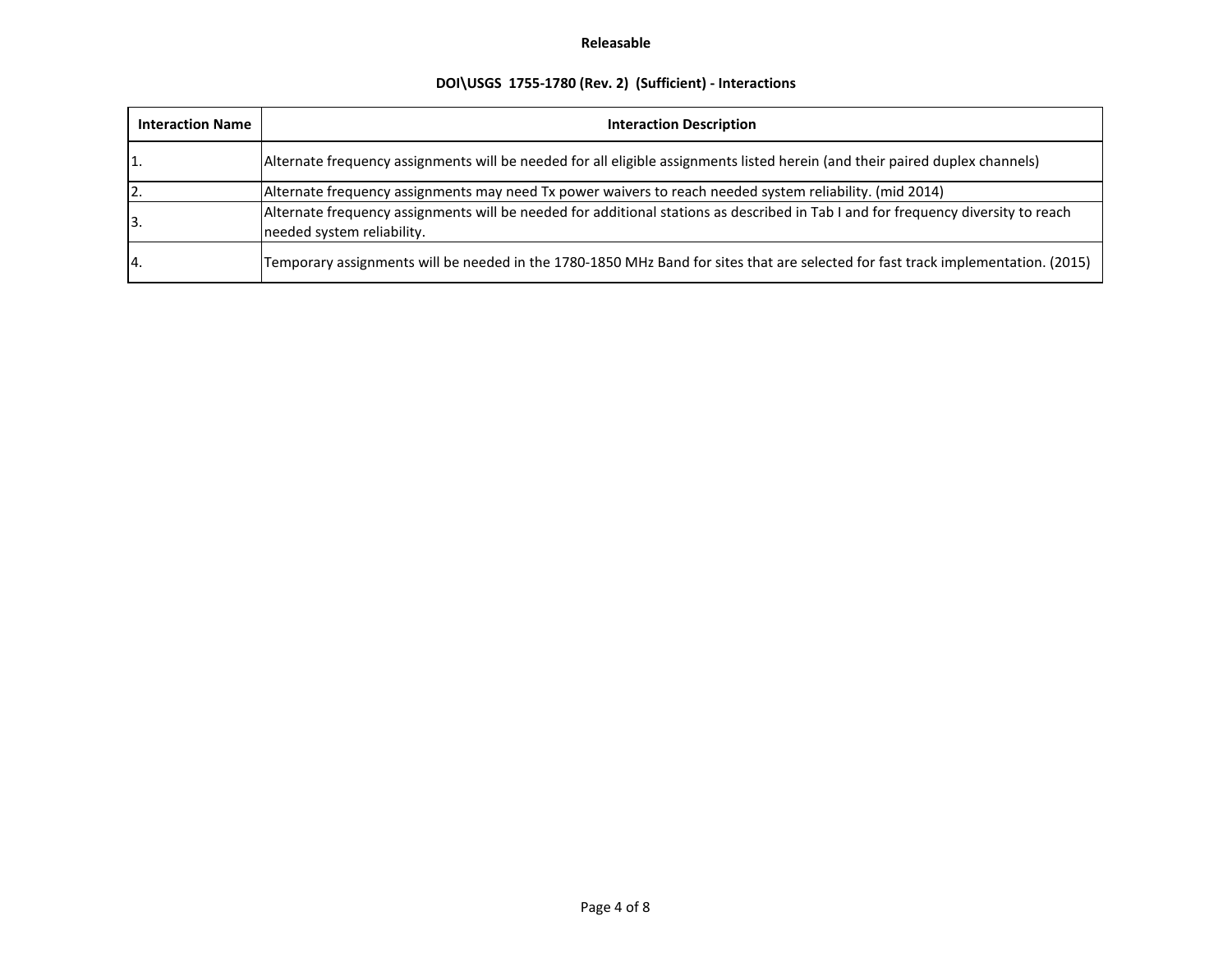# **DOI\USGS 1755-1780 (Rev. 2) (Sufficient) - Impact Factors**

| <b>Factor Name</b>                                                                      | <b>Factor Description</b>                                                                                                                        |
|-----------------------------------------------------------------------------------------|--------------------------------------------------------------------------------------------------------------------------------------------------|
| 1. Jurisdictional<br>towers and radio schedule delays.<br>sites                         | approval of new Approval processes for construction, leases, permits and other requirements often have indeterminate timeframes when can lead to |
| 2. Inability to<br>obtain<br>temporary<br>frequencies in<br>the 1780 - 1850<br>MHz band | Unable to "Fast Track" vacating the 1755-1780 MHz making that spectrum available while the USGS transitions to the 8GHz band.                    |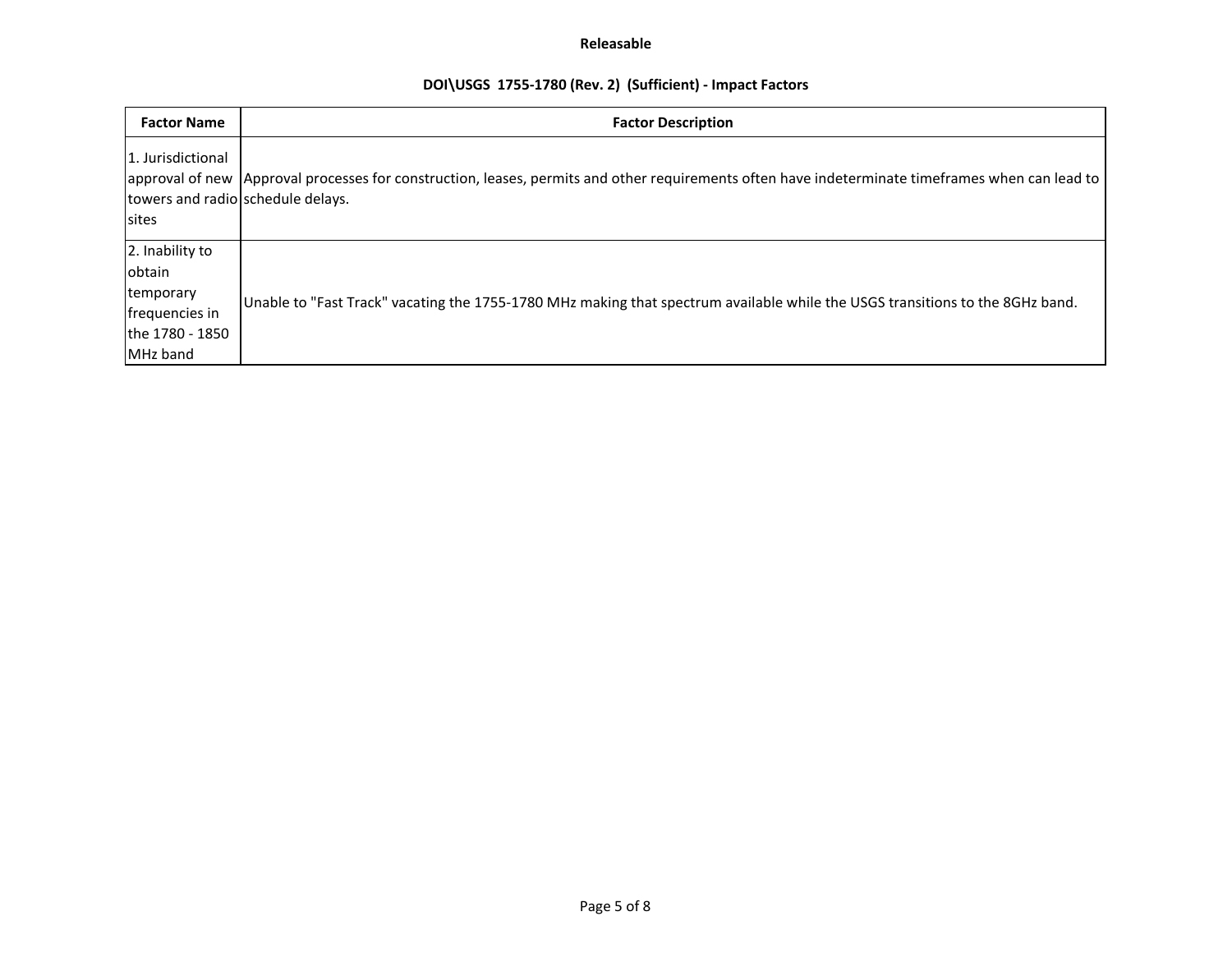# **DOI\USGS 1755-1780 (Rev. 2) (Sufficient) - Notes**

| <b>Note Name</b>             | <b>Note Text</b>                                                                                                                                                                                                                                                                                                                                                                                                                                                                                                                                                                                                                                                                                                                                                                                                                                                                                                                                                                                                                                                                                                                                                                                                  |
|------------------------------|-------------------------------------------------------------------------------------------------------------------------------------------------------------------------------------------------------------------------------------------------------------------------------------------------------------------------------------------------------------------------------------------------------------------------------------------------------------------------------------------------------------------------------------------------------------------------------------------------------------------------------------------------------------------------------------------------------------------------------------------------------------------------------------------------------------------------------------------------------------------------------------------------------------------------------------------------------------------------------------------------------------------------------------------------------------------------------------------------------------------------------------------------------------------------------------------------------------------|
| 1. Exectuve Summary          | As part of the FCC spectrum auction in the fall of 2014, the USGS Seismic Network in California will be required to vacate 12<br>Radio Frequency Authorizations used in microwave point to point radio links. These radio links are used 24x7x365 to collect<br>real-time life and safety information from hundreds of earthquake sensors in California and the west coast. This network<br>serves the emergency response community, national, state, and local governments, and the public by providing critical real-<br>time information on earthquake locations and magnitudes, ShakeMaps, shaking performance of engineered structures, and<br>data for the California Earthquake Early Warning System. Reliability, security, low maintenance costs, data integrity and<br>environmental/hazard/earthquake resiliency are mission critical requirements of this system.<br>Complete studies on the impact of transitioning to other frequency bands have not been completed, and no funding or time is<br>available to do so before the required submission of this Transition Plan. Cost estimates will be refined after additional<br>engineering studies are completed upon preauction funding transfer. |
| 2. Notes for Tab C, D<br>8 E | The attached Transition Plan assumes that the affected links will be relocated to the 8GHz Band to avoid moving to other<br>planned auction frequency bands, although alternative compatible technical/cost/schedule solutions may be employed as<br>technology allows. As the system is transitioned, additional links will be required, additional equipment will be required, and<br>the potential for interference at 8 GHz is possible. Incremental improvements to the current system design may be undertaken<br>to insure industry standard microwave reliability, security, data integrity and resiliency with low out-year maintenance costs.<br>Regulatory requirements (permits and modifications to current regulation) will be addressed. IT and data management<br>systems will be modified to accommodate changes to the system.                                                                                                                                                                                                                                                                                                                                                                  |
| 3. Fast Track Option         | The USGS could vacate the affected frequencies more quickly ("Fast Track") than planned under the transition to 8GHz by<br>replacing frequency pairs scheduled for auction with temporary frequency pairs in the 1780-1850 MHz band. This would<br>require NTIA to assign new temporary RFAs in this band, re-crystal existing radios, and site visits to each of the impacted<br>microwave sites. Costs for a "Fast Track" approach are not included in this plan due to significant cost increase with moderate<br>schedule acceleration.                                                                                                                                                                                                                                                                                                                                                                                                                                                                                                                                                                                                                                                                       |
| 4. Paired Assignments        | An additional 18 frequency links listed below in the upper band (1780-1850 MHz) must also be transitioned to relocate the<br>entire system. These links, together with those in the 1755-1780 band, comprise a single communications system transporting<br>earthquake data. A single system that operated duplex links in both the 1755-1780 and 8GHz bandwidth with different<br>hardware and software would be exceedingly complicated to operate and likely compromise the integrity of the system.                                                                                                                                                                                                                                                                                                                                                                                                                                                                                                                                                                                                                                                                                                           |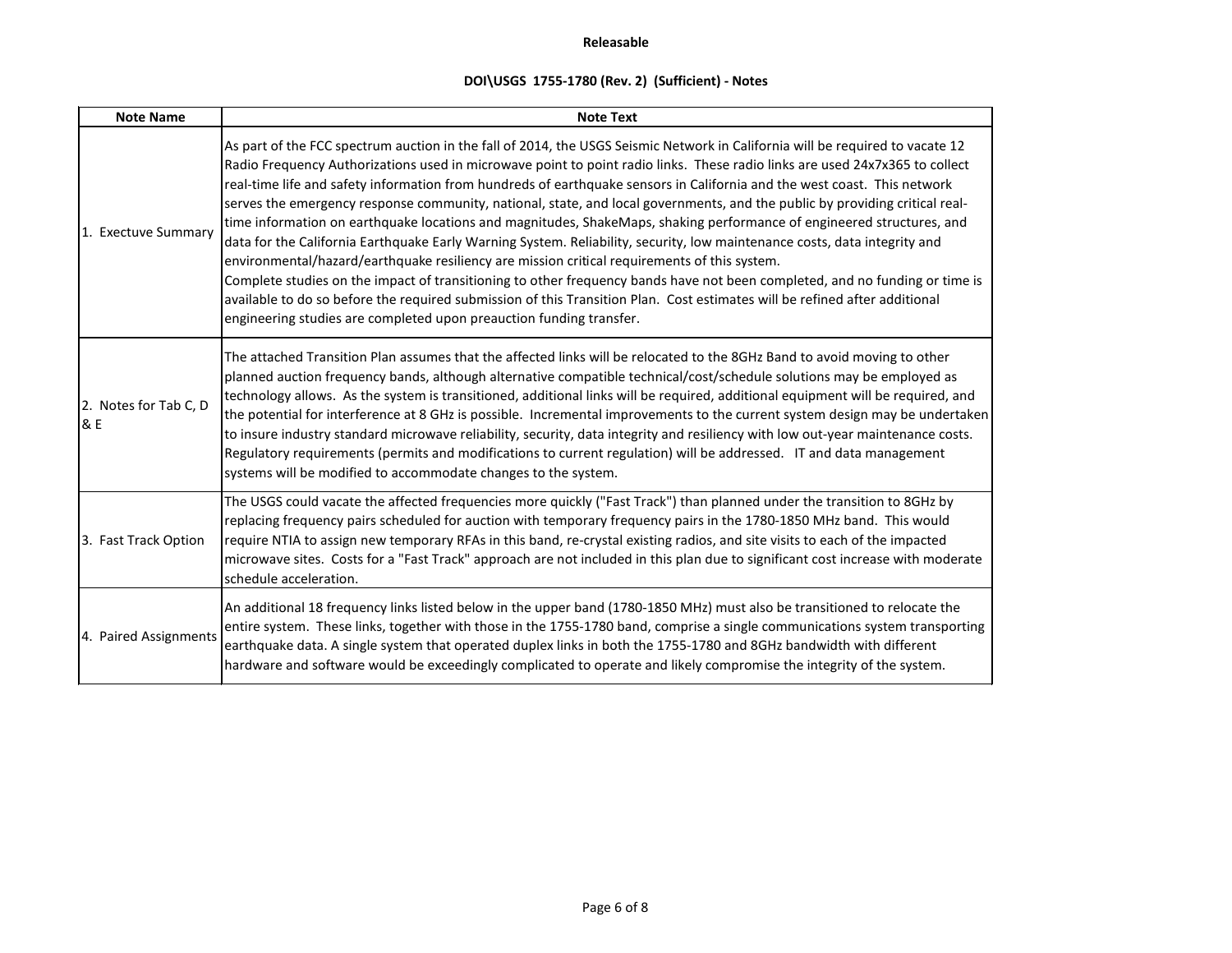# **DOI\USGS 1755-1780 (Rev. 2) (Sufficient) - Notes**

| <b>Note Name</b>                                                 | <b>Note Text</b>                                                                                                                                                                                                                                                                                                                                                                            |
|------------------------------------------------------------------|---------------------------------------------------------------------------------------------------------------------------------------------------------------------------------------------------------------------------------------------------------------------------------------------------------------------------------------------------------------------------------------------|
|                                                                  | [Serial #/System Name/Location/Paired Serial #/Frequency (MHz)]                                                                                                                                                                                                                                                                                                                             |
|                                                                  | I 096515/EHZ SEIS/Edwards AFB,CA to Shadow Mtn, CA/I 096514/1815                                                                                                                                                                                                                                                                                                                            |
|                                                                  | 096511/EHZ SEIS/Pleasants Pk,CA to Pasadena, CA/I 096510/1815                                                                                                                                                                                                                                                                                                                               |
|                                                                  | 106500/EHZ SEIS/Shadow Mtn, CA to Strawberry Peak, CA/I 106501/1830                                                                                                                                                                                                                                                                                                                         |
|                                                                  | I 116598/EHZ SEIS/Pasadena, CA to Pleasants Pk, CA/I 116599/1830                                                                                                                                                                                                                                                                                                                            |
|                                                                  | 076525/EHZ SEIS/Williams Hill, CA to Fremont Peak, CA/I 076524/1810                                                                                                                                                                                                                                                                                                                         |
|                                                                  | 076594/EHZ SEIS/Geyser Peak, CA to Sonoma Mtn, CA/I 076512/1810                                                                                                                                                                                                                                                                                                                             |
|                                                                  | 076515/EHZ SEIS/Mt Tamalpais, CA to Vollmer Pk, CA/I 076516/1815                                                                                                                                                                                                                                                                                                                            |
| 5. Paired Serial                                                 | I 076521/EHZ SEIS/Crystal Pk, CA to Menlo Park, CA/I 076520/1815                                                                                                                                                                                                                                                                                                                            |
| <b>Numbers</b>                                                   | I 096509/EHZ SEIS/Black Mtn, CA to Hog Canyon, CA/I 096508/1815                                                                                                                                                                                                                                                                                                                             |
|                                                                  | 076513/EHZ SEIS/Sonoma Mtn, CA to Mt Tamalpais, CA/I 076514/1830                                                                                                                                                                                                                                                                                                                            |
|                                                                  | I 076523/EHZ SEIS/Fremont Pk, CA to Crystal Pk, CA/I 076522/1830                                                                                                                                                                                                                                                                                                                            |
|                                                                  | I 096507/EHZ SEIS/Hog Canyon, CA to Williams Hill, CA/I 096506/1830                                                                                                                                                                                                                                                                                                                         |
|                                                                  | I 076518/EHZ SEIS/Vollmer Pk to Menlo Park,CA/I 076519/1794                                                                                                                                                                                                                                                                                                                                 |
|                                                                  | I 076519/EHZ SEIS/Menlo Park to Vollmer Pk,CA/I 076518/1847                                                                                                                                                                                                                                                                                                                                 |
|                                                                  | I 096512/EHZ SEIS/Pleasants Pk to Strawberry Pk, CA/I 096513/1794                                                                                                                                                                                                                                                                                                                           |
|                                                                  | 096513/EHZ SEIS/Strawberry Pk to Pleasants Pk, CA/I 096512/1847                                                                                                                                                                                                                                                                                                                             |
|                                                                  | 106601/EHZ SEIS/Williams Hill to Fremont Pk, CA团 106602/1847                                                                                                                                                                                                                                                                                                                                |
|                                                                  | 106602/EHZ SEIS/Fremont Pk to Williams Hill, CA/I 106601/1810                                                                                                                                                                                                                                                                                                                               |
| specifications (Tab C)                                           | 6. Notes on Bandwidth 1. Emission Bandwidth (col D) is derived from the emission designator: 5M00G7W (128 TCM digital modulation).<br>2. Rx IF Bandwidth (col E) is estimated from 8dB adjacent channel rejection specification.                                                                                                                                                            |
| <b>Request for extension</b><br>for expenditure of<br>funds      | Request for extension of a total of 84 months for expenditure of funds, funding was allocated to the stakeholder in late FY15 as<br>a result, stakeholder is unable to complete the planned work in the current allotted time. The additional time will provide for<br>the awarding of the tower construction contract and solicitation for the replacement radios and services to install. |
| <b>USGS request for</b><br>extension for<br>expenditure of funds | USGS is extending the expenditure of funds from 09/2021 to 09/2025. This extension enables USGS to migrate operation from<br>decommission locations and secure permits to complete construction of key towers at several locations. The work has been<br>delayed due to COVID 19 restrictions.                                                                                              |